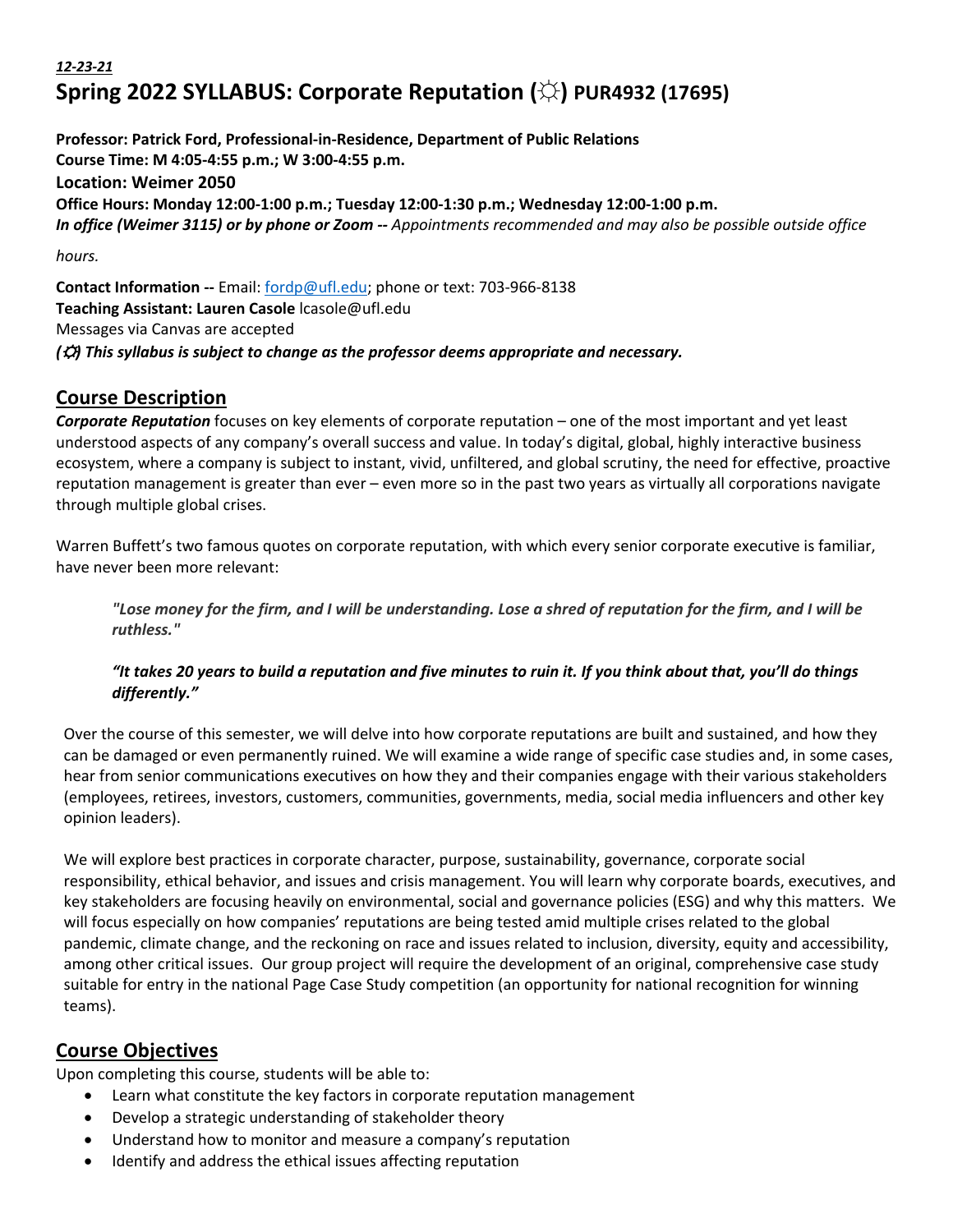- Write comprehensive case studies on best and worst examples of corporate reputations
- Recognize risks to corporate reputation and why they matter

### *Prerequisite:*

• PUR 3000 Principles of Public Relations

## **Course Objectives & Learning Outcomes**

#### **College of Journalism and Communications Objectives**

The Accrediting Council on Education in Journalism and Mass Communications requires that by graduation all students should be able to:

- Apply the principles and laws of freedom of speech and press, in a global context, and for the country in which the institution that invites ACEJMC is located.
- Demonstrate an understanding of the multicultural history and role of professionals and institutions in shaping communications.
- Demonstrate culturally proficient communication that empowers those traditionally disenfranchised in society, especially as grounded in race, ethnicity, gender, sexual orientation, and ability, domestically and globally, across communication and media contexts.
- Present images and information effectively and creatively, using appropriate tools and technologies.
- Write correctly and clearly in forms and styles appropriate for the communications professions, audiences, and purposes they serve.
- Demonstrate an understanding of professional ethical principles and work ethically in pursuit of truth, accuracy, fairness, and diversity.
- Apply critical thinking skills in conducting research and evaluating information by methods appropriate to the communications professions in which they work.
- Effectively and correctly apply basic numerical and statistical concepts.
- Critically evaluate their own work and that of others for accuracy and fairness, clarity, appropriate style, and grammatical correctness.
- Apply tools and technologies appropriate for the communications professions in which they work

## **Readings**

### **Required Book**

*The New Era of the CCO: The Essential Role of Communication in a Volatile World*, edited by Roger Bolton, Don W. Stacks and Eliot Mizrachi. Business Expert Press, 2018. ISBN:

- 978-1-63157-535-8 (paperback)
- 978-1-63157-536-5 (electronic)

### **Additional Readings as Assigned**

Students will be expected to be regular readers of free updates from *PRWeek Daily Breakfast Briefing* and key online business newsletters, such as the *Fortune* "CEO Daily" report (recommended reading list to be distributed in class)*.* The professor will provide or assign additional reading materials (e.g. media articles or book chapters) over the course of the semester, mostly for additional information but, in some cases, these may be included in the quizzes. Generally, assigned reading (book chapters or other articles) in the syllabus should be read in advance of the class for which they are listed. Be prepared for the professor to call on you in that class to discuss the assigned readings.

## **Online Course Administration — e-Learning in Canvas**

https://elearning.ufl.edu will be used to administer the course communication, materials (e.g., PowerPoint files, additional readings, handouts, assignment guidelines, evaluation forms), and grades. For instance, an electronic file of this document is posted on Canvas. You can access the site by using your GatorLink username and password. Please check the site for announcements and/or threads of comments from classmates, and the professor.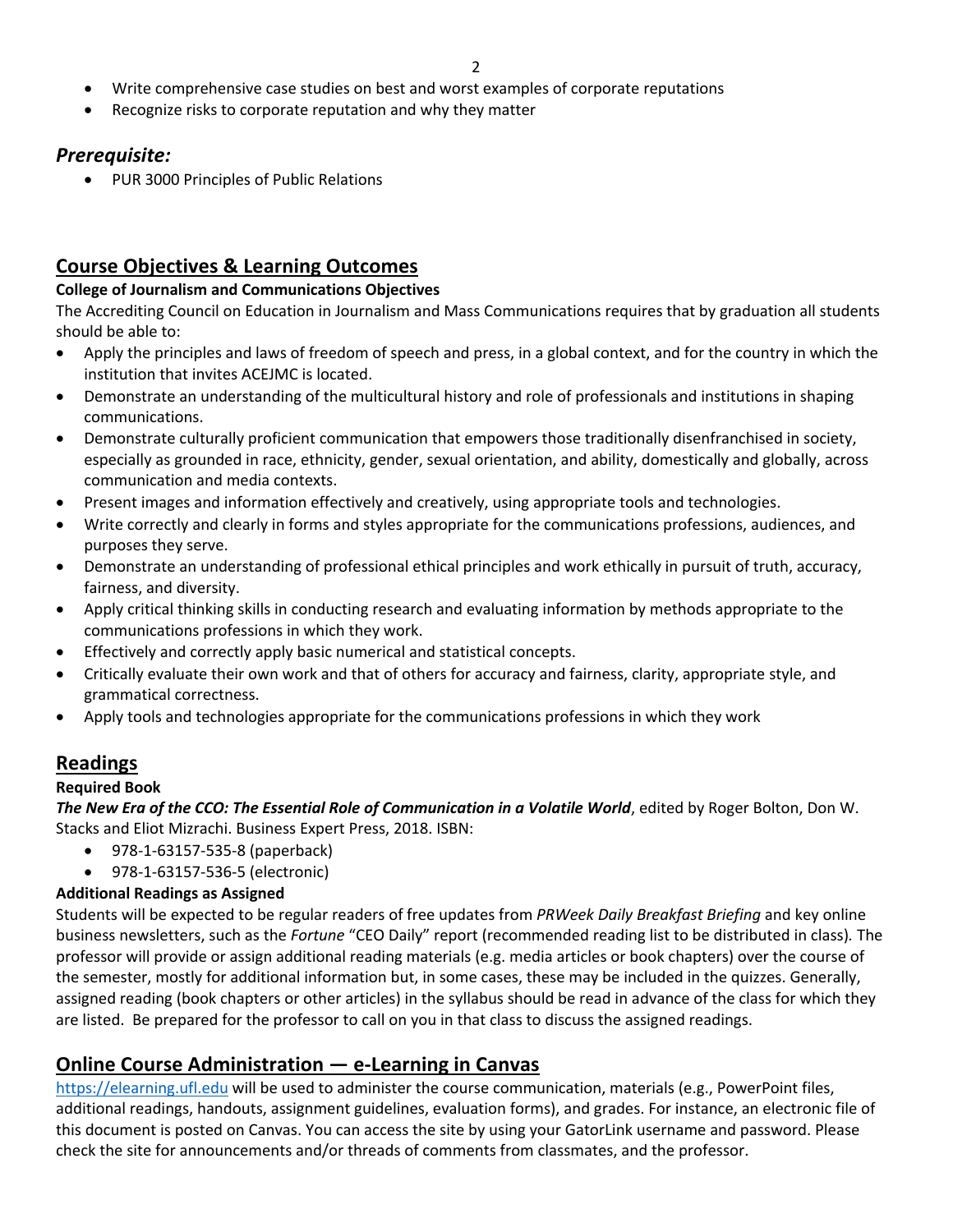## **Course Professionalism**

- The College of Journalism and Communications is a professional school and professional decorum is expected at all times. Therefore, the students, and the professor, adhere to workplace norms for collegial and respectful interaction. Carefully consider how you participate in class discussions and in the assignments you submit and present. You can use humor and demonstrate creativity but think ahead to how it will reflect on you. Use your best professional judgment. Projects should not contain nudity, profanity, illegal activities, or situations that would put you or others in danger.
- Students are expected to show up on time, not leave early unless prior permission is granted, and wait for the class to end before leaving. This applies to both in-person and Zoom classes. *Please note the significant impact of attendance and active participation in your final grade (25% of grade) and be sure to show up and speak up.*
- Students are expected to conduct themselves in an honest, ethical, and courteous manner with classmates and the professor.

## **Diversity Statement**

Your experience in this class is important to me. I embrace a notion of intellectual community enriched and enhanced by diversity along several dimensions, including race, ethnicity and national origins, gender and gender identity, sexuality, socio-economic class, disability, age, and religion. It is my intent that students from all diverse backgrounds and perspectives be well-served by this course and that the diversity that students bring to this class be viewed as a resource, strength, and benefit. Please let me know ways to improve the effectiveness of the course for you personally or for others.

## **Course Grades**

The evaluation of coursework will be based on the student's performance in four areas, each of which constitutes a proportion of the final grade. These include attendance and active participation; individual assignments (which will include developing case studies related to corporate reputation and presenting them to the class); one group experiential learning project; and two quizzes. The group project will involve developing comprehensive case studies, including teaching notes and a PowerPoint presentation, that would be suitable for submission in the 2022 national Page Case Study competition, which is sponsored each year by the Page Society and the Institute for Public Relations (see the 2021 winning case studies at this link: https://page.org/study\_competitions ). Note that first prize in the Communication School category this year went to a UF team from the Fall 2020 semester of this course. And the runner-up entry in the previous year was from the Fall 2019 semester of this course.

Grading factors include:

### **Active Participation: 25%**

• Attendance and active participation are mandatory. Students will be expected to participate in various interactive exercises and to be always fully engaged unless cleared in advance with the professor. While most classes will be in person in Weimer 2050, we will conduct some classes on Zoom to accommodate guest lectures and possibly for other reasons. To be "always fully engaged" during Zoom classes means to have one's camera activated and to avoid distractions. Each absence after the drop/add period will result in reduction in the grade for attendance. After due warning, the professor may prohibit further attendance and subsequently assign a lower or failing grade for excessive absences (more than one unexcused absence during the semester will be considered "excessive absences"). You are responsible for notifying the professor in advance of the cause of your absence and, if it is due to illness, provide a note from your medical provider. For further information on attendance policy, please consult: https://catalog.ufl.edu/UGRD/academic-regulations/attendance-policies/.

#### **Individual Assignment / Case Study 25%**

• Individual assignments will provide an opportunity for you to explore various aspects of corporate reputation management. The most important will be to prepare a case study on a specific company's reputation. You will select the company (subject to the professor's approval) and it must not be the company/case being analyzed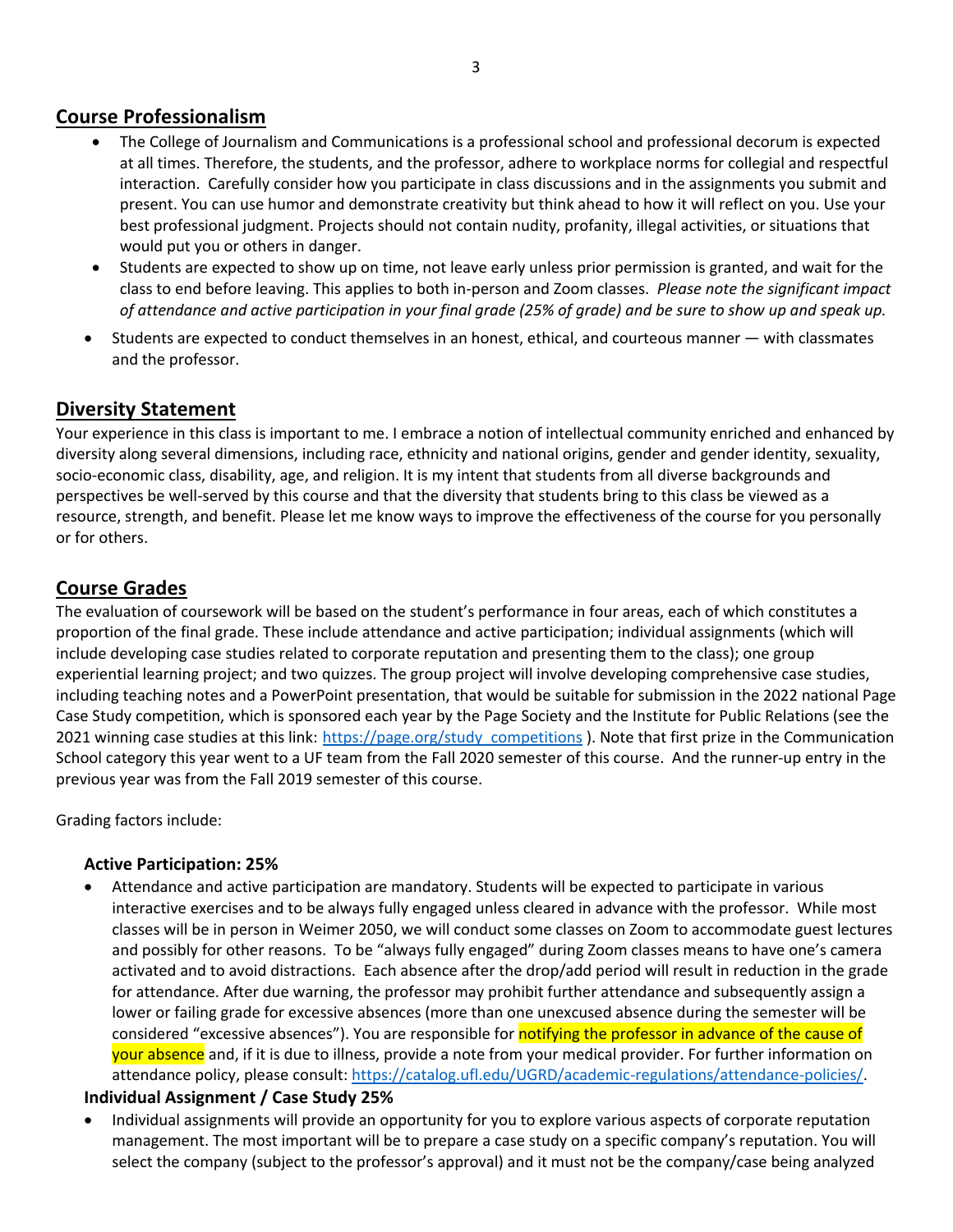by your group for the group project. The grade will be based on: the case selection – how compelling is the situation and its business impact on the company's business; a compelling company overview that puts the case in context and provides data and analysis on the company's reputation; a comprehensive analysis of how the company engaged with primary and secondary stakeholders through direct engagement, media relations and social media interaction; style and quality of writing; and quality of a presentation deck accompanying the case study, which will be used in class presentations to illustrate and bring the case to life.

#### **Quizzes: 25%**

• Two quizzes will be scheduled. They will be designed to test the students' understanding of key concepts of reputation management addressed in the course textbook and discussed in class by the professor and/or guest lecturers.

#### **Group Project and Presentation: 25%**

• This group project that will require you to work collaboratively with fellow students to develop a comprehensive corporate reputation case study that follows the requirements for submission in the national Page Case Study competition (see the guidelines for this national competition as well as the 2021 winning case studies at this link: https://page.org/study\_competitions). Directions and team assignments will be provided early in the semester.

Grading for the course follows current UF grading policies for assigning grade points (see https://catalog.ufl.edu/ugrad/current/regulations/info/grades.aspx).

#### *The grading scale for the course is as follows*:

 $A = 93.0 - 100\%$ . A- = 90.0-92.99%. B+ = 87.0-89.99%. B = 83.0-86.99%. B- = 80.0-82.99%. C+ = 77.0-79.99%.  $C = 74.0 - 76.99\%$ .  $C = 70.0 - 73.99\%$ .  $D = 67.0 - 69.99\%$ .  $D = 64.0 - 66.99\%$ .  $D = 60.0 - 63.99\%$ .  $E =$  below 60%

*Further information about grades and grading policy may be found at this* link to the university grades and grading policies.

### **Online Course Evaluations**

Students are expected to provide professional and respectful feedback on the quality of instruction in this course by completing course evaluations online via GatorEvals. Guidance on how to give feedback in a professional and respectful manner is available at https://gatorevals.aa.ufl.edu/students/. Students will be notified when the evaluation period opens, and can complete evaluations through the email they receive from GatorEvals, in their Canvas course menu under GatorEvals, or via https://ufl.bluera.com/ufl/. Summaries of course evaluation results are available to students at https://gatorevals.aa.ufl.edu/public-results/.

### **The Honor Pledge**

UF students are bound by The Honor Pledge which states, "We, the members of the University of Florida community, pledge to hold ourselves and our peers to the highest standards of honor and integrity by abiding by the Honor Code. On all work submitted for credit by students at the University of Florida, the following pledge is either required or implied: "On my honor, I have neither given nor received unauthorized aid in doing this assignment." The Honor Code specifies a number of behaviors that are in violation of this code and the possible sanctions. Click here to read the Honor Code. Furthermore, you are obligated to report any condition that facilitates academic misconduct to appropriate personnel. If you have any questions or concerns, please consult with the instructor or TA in this class.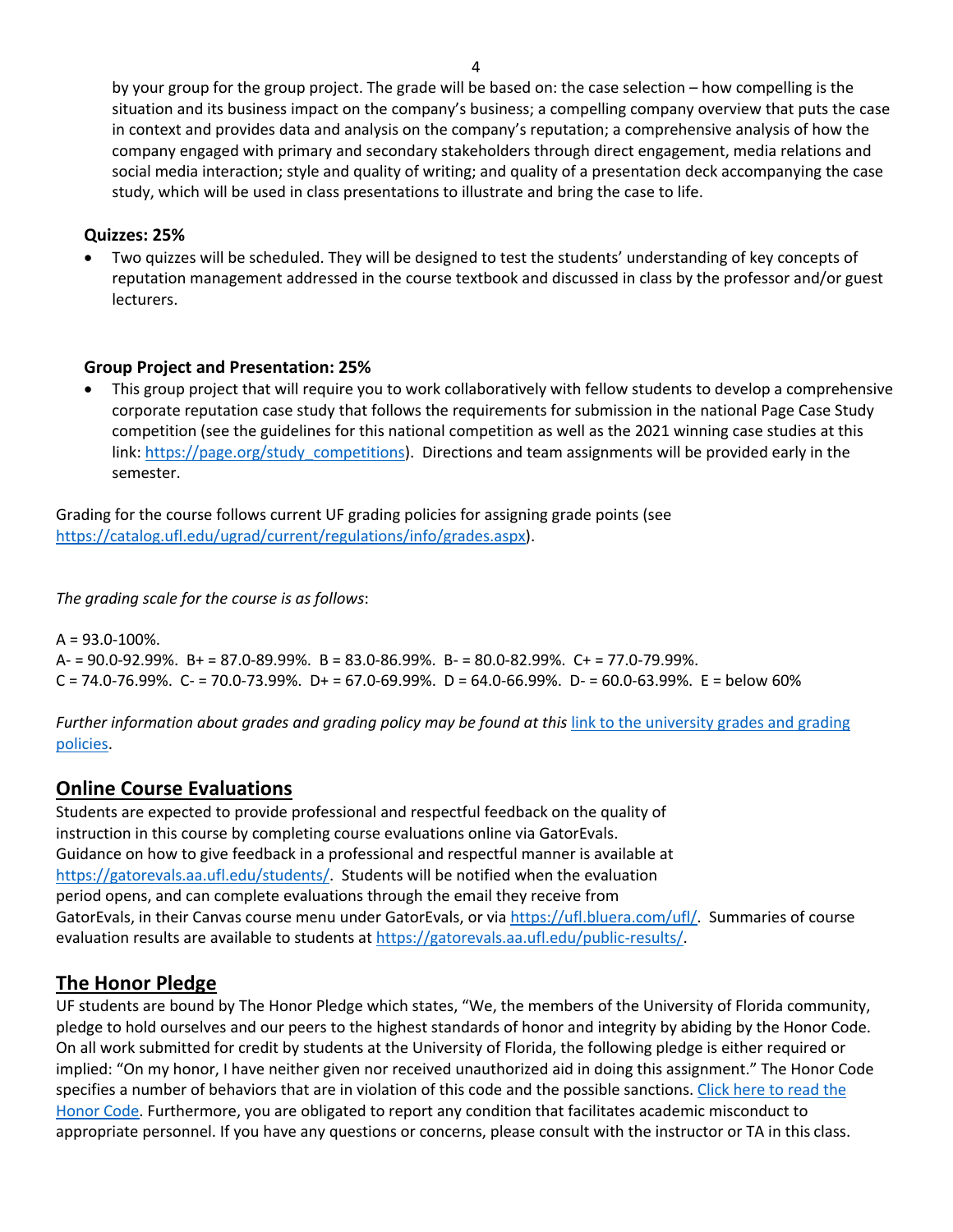### **Students Requiring Accommodations**

Students with disabilities who experience learning barriers and would like to request academic accommodations should connect with the disability Resource Center. Click here to get started with the Disability Resource Center. It is important for students to share their accommodation letter with their instructor and discuss their access needs, as early as possible in the semester.

## **Campus Resources**

### **Health and Wellness Resources**

- *U Matter, We Care*: If you or someone you know is in distress, please contact umatter@ufl.edu, 352-392- 1575, or visit U Matter, We Care website to refer or report a concern and a team member will reach out to the student in distress.
- *Counseling and Wellness Center*: Visit the Counseling and Wellness Center website or call 352-392-1575 for information on crisis services as well as non-crisis services.
- *Student Health Care Center*: Call 352-392-1161 for 24/7 information to help you find the care you need, or visit the Student Health Care Center website.
- *University Police Department*: Visit UF Police Department website or call 352-392-1111 (or 9- 1-1 for emergencies).
- *UF Health Shands Emergency Room / Trauma Center:* For immediate medical care call 352-733-0111 or go to the emergency room at 1515 SW Archer Road, Gainesville, FL 32608; Visit the UF Health Emergency Room and Trauma Center website.

### **Academic Resources**

- *E-learning technical support*: Contact the UF Computing Help Desk at 352-392-4357 or via e-mail at helpdesk@ufl.edu.
- *Career Connections Center*: Reitz Union Suite 1300, 352-392-1601. Career assistance and counseling services.
- *Library Support*: Various ways to receive assistance with respect to using the libraries or finding resources.
- *Teaching Center*: Broward Hall, 352-392-2010 or to make an appointment 352- 392-6420. General study skills and tutoring.
- *Writing Studio:* 2215 Turlington Hall*,* 352-846-1138. Help brainstorming, formatting, and writing papers.
- *Student Complaints On-Campus*: Visit the Student Honor Code and Student Conduct Code webpage for more information.
- *On-Line Students Complaints*: View the Distance Learning Student Complaint Process.

## **UF COVID-19 Guidance**

In response to COVID-19, the following practices are in place to maintain your learning environment, to enhance the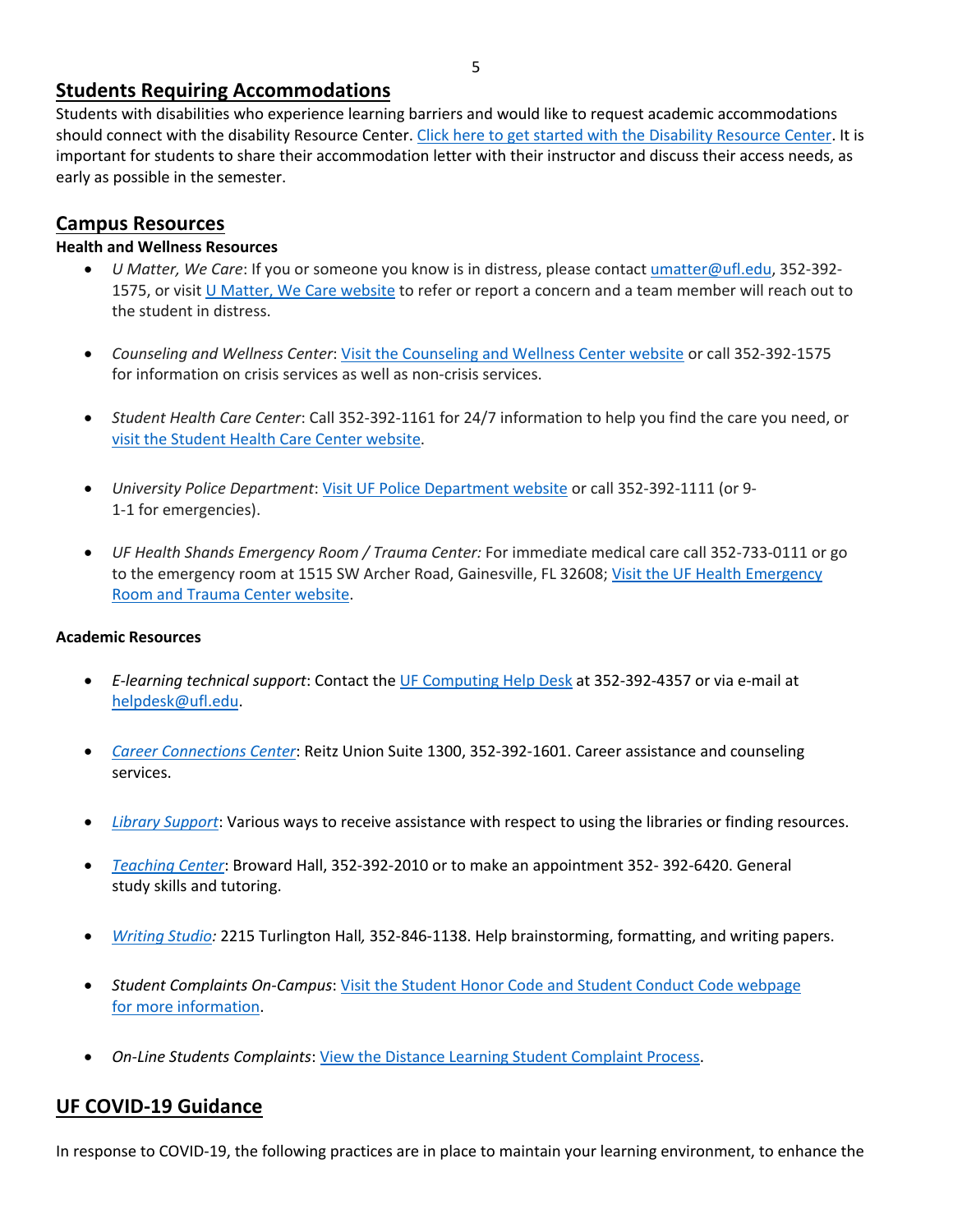safety of our in-classroom interactions, and to further the health and safety of ourselves, our neighbors, and our loved ones.

- If you are not vaccinated, get vaccinated. Vaccines are readily available at no cost and have been demonstrated to be safe and effective against the COVID-19 virus. Visit this link for details on where to get your shot, including options that do not require an appointment: https://coronavirus.ufhealth.org/vaccinations/vaccineavailability/. Students who receive the first dose of the vaccine somewhere off-campus and/or outside of Gainesville can still receive their second dose on campus.
- You are expected to wear approved face coverings at all times during class and within buildings even if you are vaccinated. Please continue to follow healthy habits, including best practices like frequent hand washing. Following these practices is our responsibility as Gators.
	- $\circ$  Sanitizing supplies are available in the classroom if you wish to wipe down your desks prior to sitting down and at the end of the class.
	- o Hand sanitizing stations will be located in every classroom.
- If you are sick, stay home and self-quarantine. Please visit the UF Health Screen, Test & Protect website about next steps, retake the questionnaire and schedule your test for no sooner than 24 hours after your symptoms began. Please call your primary care provider if you are ill and need immediate care or the UF Student Health Care Center at 352-392-1161 (or email covid@shcc.ufl.edu) to be evaluated for testing and to receive further instructions about returning to campus. UF Health Screen, Test & Protect offers guidance when you are sick, have been exposed to someone who has tested positive or have tested positive yourself. Visit the UF Health Screen, Test & Protect website for more information.
	- $\circ$  Course materials will be provided to you with an excused absence, and you will be given a reasonable amount of time to make up work.
	- $\circ$  If you are withheld from campus by the Department of Health through Screen, Test & Protect you are not permitted to use any on campus facilities. Students attempting to attend campus activities when withheld from campus will be referred to the Dean of Students Office.
- Continue to regularly visit coronavirus.UFHealth.org and coronavirus.ufl.edu for up-to-date information about COVID-19 and vaccination.

# **Policy on Recording Classes**

- Students are allowed to record video or audio of class lectures. However, the purposes for which these recordings may be used are strictly controlled. The only allowable purposes are (1) for personal educational use, (2) in connection with a complaint to the university, or (3) as evidence in, or in preparation for, a criminal or civil proceeding. All other purposes are prohibited. Specifically, students may not publish recorded lectures without the written consent of the instructor.
- A "class lecture" is an educational presentation intended to inform or teach enrolled students about a particular subject, including any instructor-led discussions that form part of the presentation, and delivered by any instructor hired or appointed by the University, or by a guest instructor, as part of a University of Florida course. A class lecture **does not** include lab sessions, student presentations, clinical presentations such as patient history, academic exercises involving solely student participation, assessments (quizzes, tests, exams), field trips, private conversations between students in the class or between a student and the faculty or lecturer during a class session.
- Publication without permission of the instructor is prohibited. To "publish" means to share, transmit, circulate, distribute, or provide access to a recording, regardless of format or medium, to another person (or persons), including but not limited to another student within the same class section. Additionally, a recording, or transcript of a recording, is considered published if it is posted on or uploaded to, in whole or in part, any media platform, including but not limited to social media, book, magazine, newspaper, leaflet, or third party note/tutoring services. A student who publishes a recording without written consent may be subject to a civil cause of action instituted by a person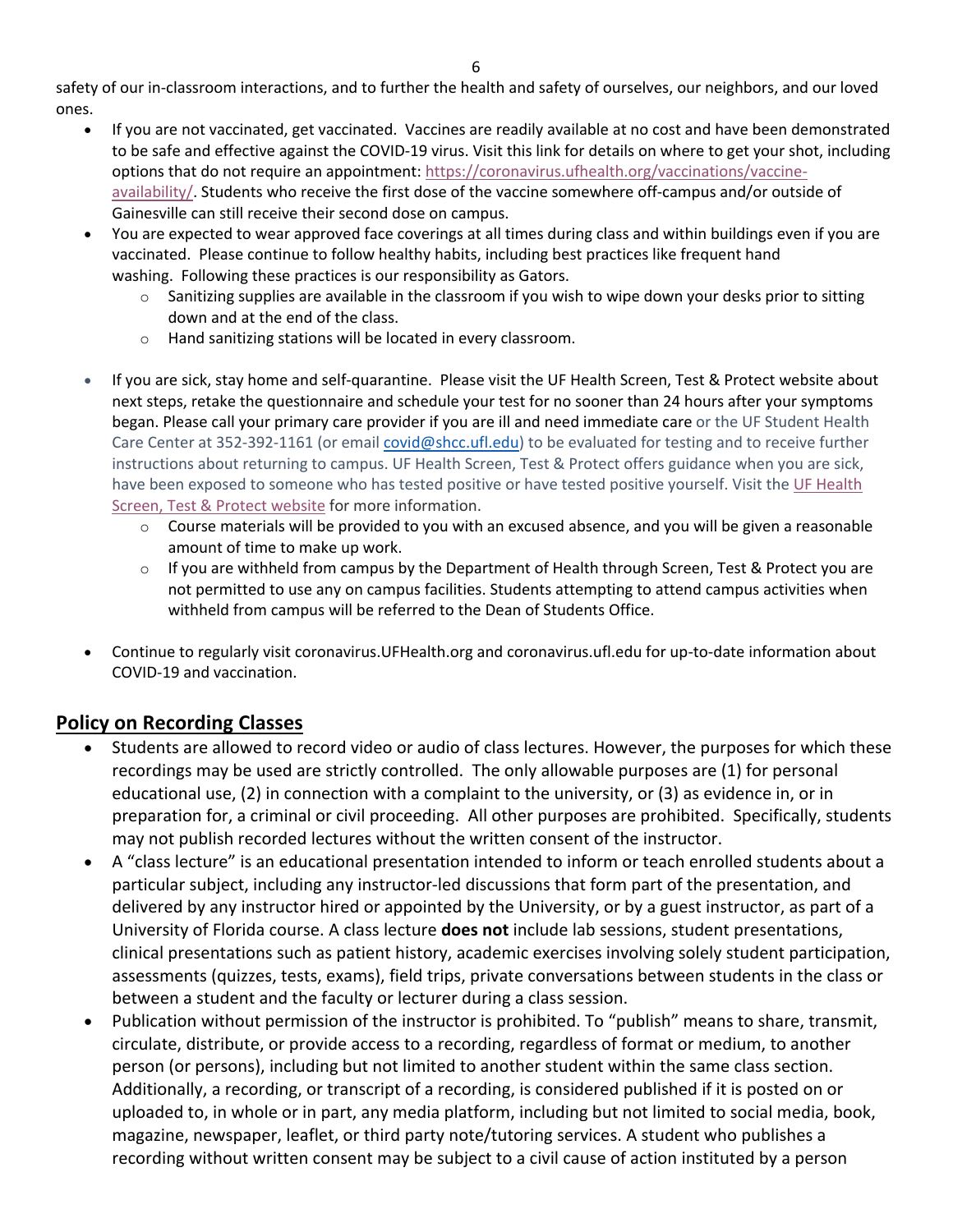injured by the publication and/or discipline under UF Regulation 4.040 Student Honor Code and Student Conduct Code.

## **Other Important Notes from the Instructor**

- We will meet in person (Weimer 2050) for most classes, but several classes will be conducted on Zoom to accommodate guest lecturers or possibly for group presentations if needed – you will receive ample advance notice in those cases. In response to COVID-19, we will carefully track and comply with all UF policies and guidelines to maintain your learning environment and to enhance the safety of our in-classroom interactions
- The professor reserves the right to make changes, if necessary, to the grading system, schedule, or other matters pertaining to the class.
- I can be reached in my office (Weimer 3115), via email (fordp@ufl.edu), by telephone (352-294-0493) or by text (703-966-8138). While I always strive to respond in a timely way, please be aware that I may not always be able to respond immediately to your communication. As a rule, allow up to 24 hours for a response.
- Students are not permitted to bring guests to class unless pre-arranged with the professor in advance.
- If you notice yourself having trouble in the course, it is crucial that you see me immediately or as soon as possible. If you miss two or more classes with unexcused absences, please arrange to see me during office hours or by appointment at another time, as these absences will directly affect your grade. Please feel free to approach me about any concerns or comments you might have about this class. Ideally, every student in the class should plan to have at least one 1:1 meeting with me during the semester – I can meet with you during office hours or at other times, but I ask that you reach out in advance and schedule an appointment if you want to chat outside office hours.
- Any evidence of plagiarism or cheating will result in an "E" for the course and possible disciplinary action.
- Do not submit the same work to more than one class without prior written permission from both professors. Do not adapt work from another class for this class without my prior written permission.
- Do not adapt someone else's work and submit it as your own. This course requires original work, created at this time, for this purpose.
- Spelling counts, as do grammar, punctuation, and professional presentation techniques. If you need extra help with presentation skills, arrange an appointment with me.
- An assignment turned in past the deadline may be penalized one letter grade for each weekday it is late. This is a business where deadlines count.
- In addition to the required and recommended readings, you are expected to maintain comprehensive class notes because class lectures often contain information that is not contained in the readings. You will be quizzed on this information. *If you miss a class, it is your responsibility to get briefed by another student on the content covered in the class.*
- Misspelling company or agency names during exercises may result in a letter grade deduction. Check your work!

### **Course Schedule \*Readings are to be done BEFORE the date listed below\***

| W. Jan 5  | Course overview and introductions<br>• Corporate reputation management today: why it matters more than ever                   |
|-----------|-------------------------------------------------------------------------------------------------------------------------------|
| M. Jan 10 | Lecture: The Changing Role of Corporations in a Rapidly Changing Business Landscape                                           |
| W. Jan 12 | Guest lecture: Eliot Mizrachi, Vice President, Communications and Thought Leadership, Page Society<br>"The CCO as Pacesetter" |

**M. Jan 17 MLK Holiday**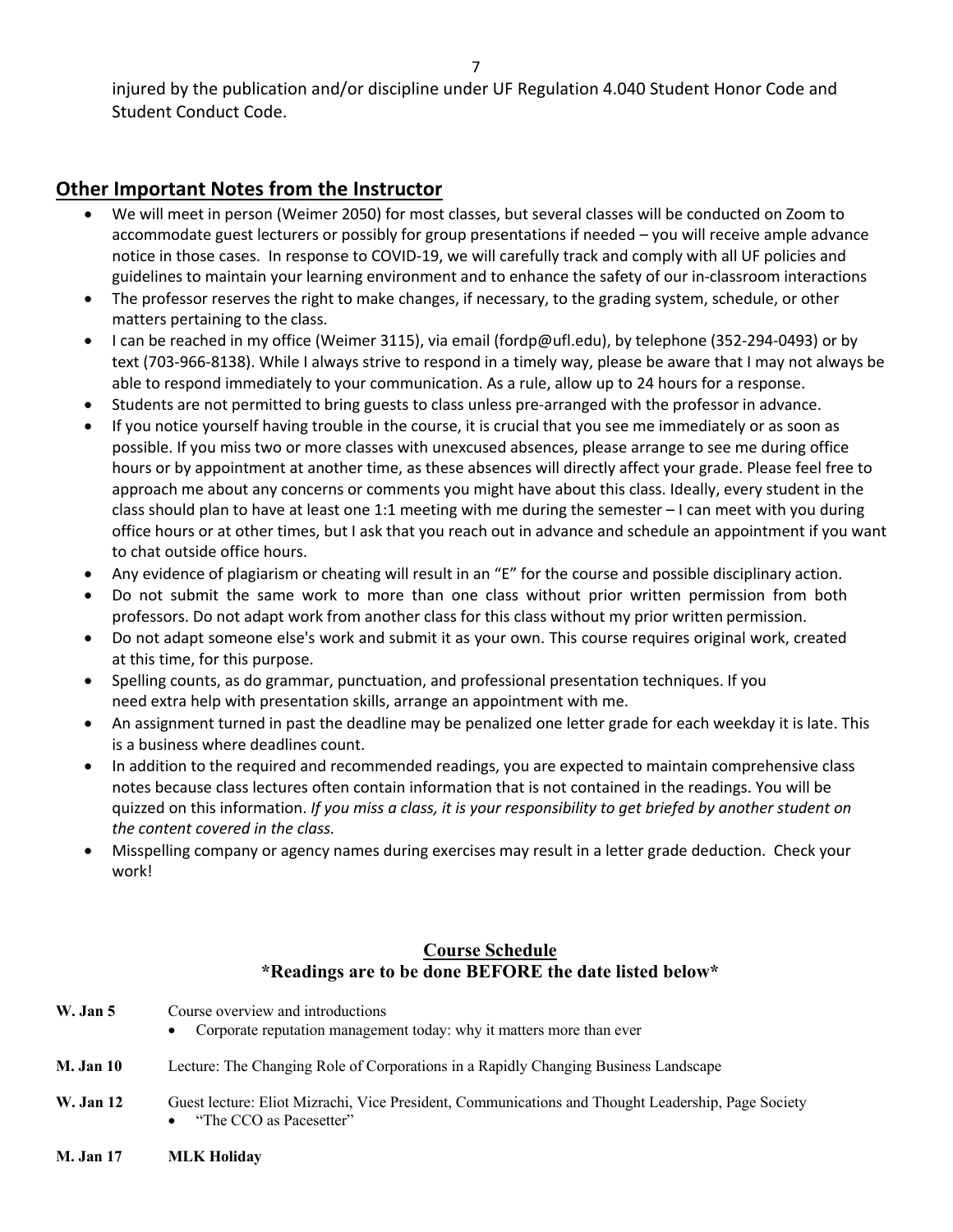| <b>W. Jan 19</b> | Guest Lecture: Carmella Glover, President, Diversity Action Alliance<br>"Driving Action on Inclusion, Diversity, Equity and Access in the PR Profession"                                                                                                                                 |
|------------------|------------------------------------------------------------------------------------------------------------------------------------------------------------------------------------------------------------------------------------------------------------------------------------------|
| <b>M. Jan 24</b> | Lecture: Stakeholder theory as it relates to corporate reputation today and tomorrow<br>Interactive review: "Stakeholder Engagement - Creating and Sustaining Advocacy"<br>Read ch. 5, New Era of the CCO (Fernandez, Gonring and Benjamin-Young)<br>Ted Talk on Stakeholder Theory<br>٠ |
| <b>W.</b> Jan 26 | Guest lecture: Rob Jekielek, Managing Director, The Harris Poll<br>"The Current Data on Stakeholder Trust in Corporations"                                                                                                                                                               |
| <b>M. Jan 31</b> | Interactive review: "The Trust Imperative"<br>Read: ch. 3, New Era of the CCO (Edelman, Greyser, Harrison and Martin)<br>"We've Stopped Trusting Institutions and Started Trusting Strangers" - TED Talk<br>$\bullet$                                                                    |
| W. Feb 2         | Lecture: Purpose, responsibility, sustainability, ESG<br>Ted Talk on Corporate Purpose                                                                                                                                                                                                   |
| M. Feb 7         | Guest lecture: Scott Farrell, President, Global Corporate Communication, Golin<br>"The Polarization Index: Implications for Corporate Reputation"                                                                                                                                        |
| W. Feb 9         | Interactive review: "Managing the Corporate Character of the Enterprise"<br>Read ch. 4, New Era of the CCO (Bowen, Hardage, Strong)<br>Interactive review: "Skills and Capabilities of the Modern CCO"<br>Read ch. 9, New Era of the CCO (Bain, Coombs and Feldman)                      |
| <b>M.</b> Feb 14 | Quiz                                                                                                                                                                                                                                                                                     |
| <b>W.</b> Feb 16 | Guest lecture: Chuck Wallington, Executive Vice President and Chief Marketing &<br>Communications Officer, Cone Health                                                                                                                                                                   |
|                  | "How a Major Healthcare System Manages Stakeholder Engagement During a Prolonged Pandemic"<br>$\bullet$                                                                                                                                                                                  |
| <b>M. Feb 21</b> | Student individual case study assignments due presentations begin                                                                                                                                                                                                                        |
| <b>W.</b> Feb 23 | Student individual case study presentations                                                                                                                                                                                                                                              |
| <b>M. Feb 28</b> | Student individual case study presentations                                                                                                                                                                                                                                              |
| W. Mar 2         | Guest lecture: Erica Morgenstern, CMO, Virgin Pulse<br>"Engaging Stakeholders in a Corporate Rebranding Process"                                                                                                                                                                         |
| <b>Mar 7-9</b>   | <b>Spring Break</b>                                                                                                                                                                                                                                                                      |
| <b>M. Mar 14</b> | Interactive review: "The New Reality"<br>Read ch. 10, New Era of the CCO (Bolton, Prosek and Stacks                                                                                                                                                                                      |
| <b>W.</b> Mar 16 | Interactive Review: "Total Integration: Working Across the C-Suite"<br>Read ch. 7, New Era of the CCO (O'Rourke, Spangler, Woods)<br>٠                                                                                                                                                   |
| <b>M. Mar 21</b> | Guest lecture: Sonia Diaz, President, Hispanic Public Relations Association                                                                                                                                                                                                              |
| <b>W. Mar 23</b> | Guest lecture: Robyn Fink, Director, Global Relations, Celebrity Cruises                                                                                                                                                                                                                 |
| <b>M. Mar 28</b> | <b>Group Case Study Projects Due</b>                                                                                                                                                                                                                                                     |